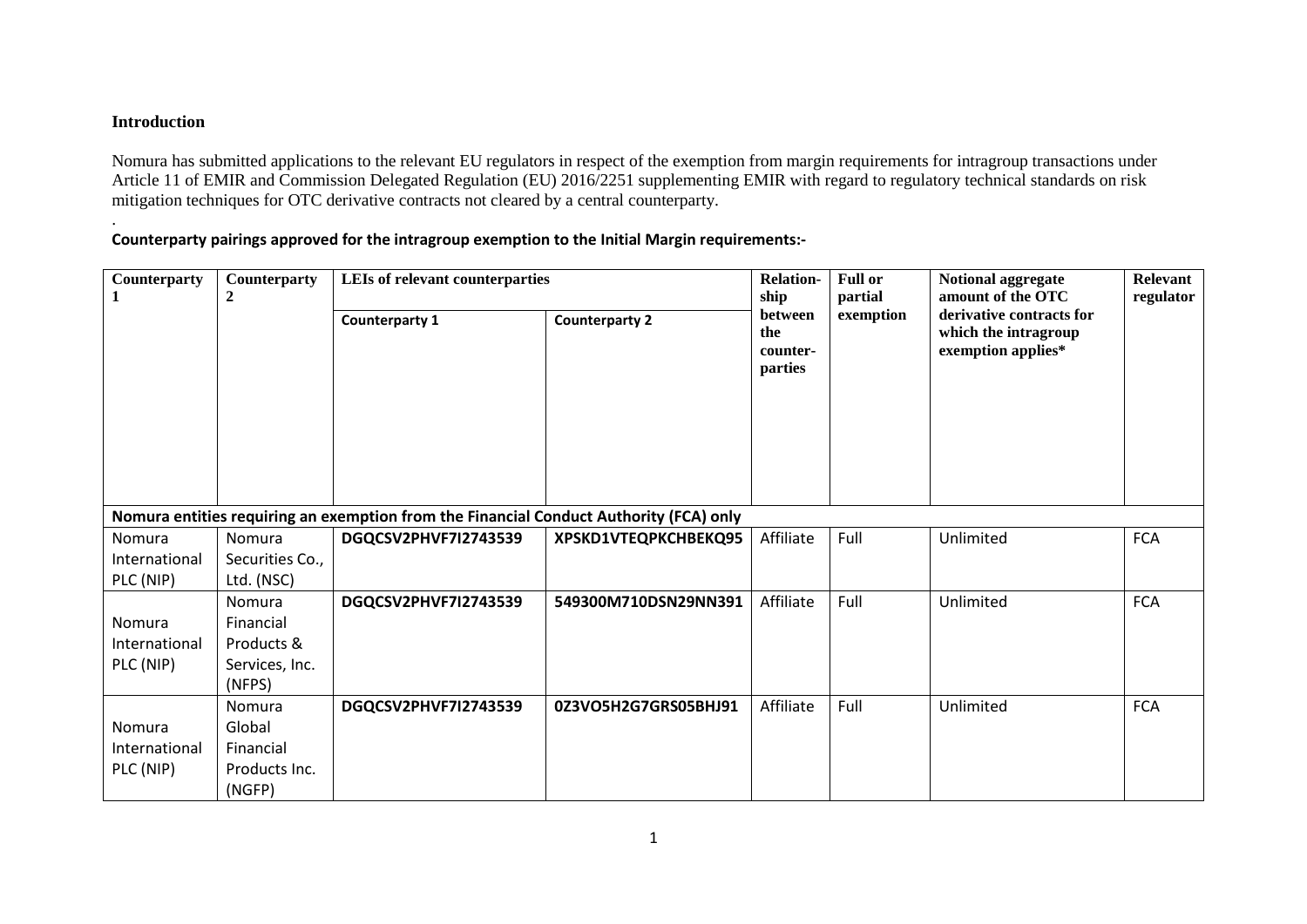| Nomura        | Nomura         | DGQCSV2PHVF7I2743539 | 5493002W629SO69TA530 | Affiliate | Full | Unlimited | <b>FCA</b> |
|---------------|----------------|----------------------|----------------------|-----------|------|-----------|------------|
| International | Singapore      |                      |                      |           |      |           |            |
| PLC (NIP)     | Limited (NSL)  |                      |                      |           |      |           |            |
|               | Nomura         | DGQCSV2PHVF7I2743539 | 549300228WV14OKZYD84 | Affiliate | Full | Unlimited | <b>FCA</b> |
| Nomura        | International  |                      |                      |           |      |           |            |
| International | (Hong Kong)    |                      |                      |           |      |           |            |
| PLC (NIP)     | Limited        |                      |                      |           |      |           |            |
|               | (NIHK)         |                      |                      |           |      |           |            |
|               | Nomura         | DGQCSV2PHVF7I2743539 | 549300SALVA4F9X8OO86 | Affiliate | Full | Unlimited | <b>FCA</b> |
| Nomura        | Corporate      |                      |                      |           |      |           |            |
| International | Funding        |                      |                      |           |      |           |            |
| PLC (NIP)     | Americas, LLC  |                      |                      |           |      |           |            |
|               | (NCFA)         |                      |                      |           |      |           |            |
| Nomura        | Nomura         | DGQCSV2PHVF7I2743539 | 549300EHC4PYT4R1SL82 | Affiliate | Full | Unlimited | <b>FCA</b> |
| International | Holding        |                      |                      |           |      |           |            |
| PLC (NIP)     | America Inc.   |                      |                      |           |      |           |            |
|               | (NHA)          |                      |                      |           |      |           |            |
| Nomura        | Nomura         | DGQCSV2PHVF7I2743539 | OXTKY6Q8X53C9ILVV871 | Affiliate | Full | Unlimited | <b>FCA</b> |
| International | Securities     |                      |                      |           |      |           |            |
| PLC (NIP)     | International, |                      |                      |           |      |           |            |
|               | Inc. (NSI)     |                      |                      |           |      |           |            |
| Nomura        | Nomura Bank    | DGQCSV2PHVF7I2743539 | 549300FPTTLE2R9UEE81 | Affiliate | Full | Unlimited | <b>FCA</b> |
| International | (Schweiz) AG   |                      |                      |           |      |           |            |
| PLC (NIP)     | (NBS)          |                      |                      |           |      |           |            |
|               | Nomura         | DGQCSV2PHVF7I2743539 | 549300BYOD6JPDH1Y529 | Affiliate | Full | Unlimited | <b>FCA</b> |
| Nomura        | Financial      |                      |                      |           |      |           |            |
| International | Investment     |                      |                      |           |      |           |            |
| PLC (NIP)     | (Korea) Co.,   |                      |                      |           |      |           |            |
|               | Ltd (NFIK)     |                      |                      |           |      |           |            |
| Nomura        | Nomura         | DGQCSV2PHVF7I2743539 | 549300S6ONUHIO7CPV56 | Affiliate | Full | Unlimited | <b>FCA</b> |
| International | Investments    |                      |                      |           |      |           |            |
| PLC (NIP)     | (Singapore)    |                      |                      |           |      |           |            |
|               | Pte. Ltd.      |                      |                      |           |      |           |            |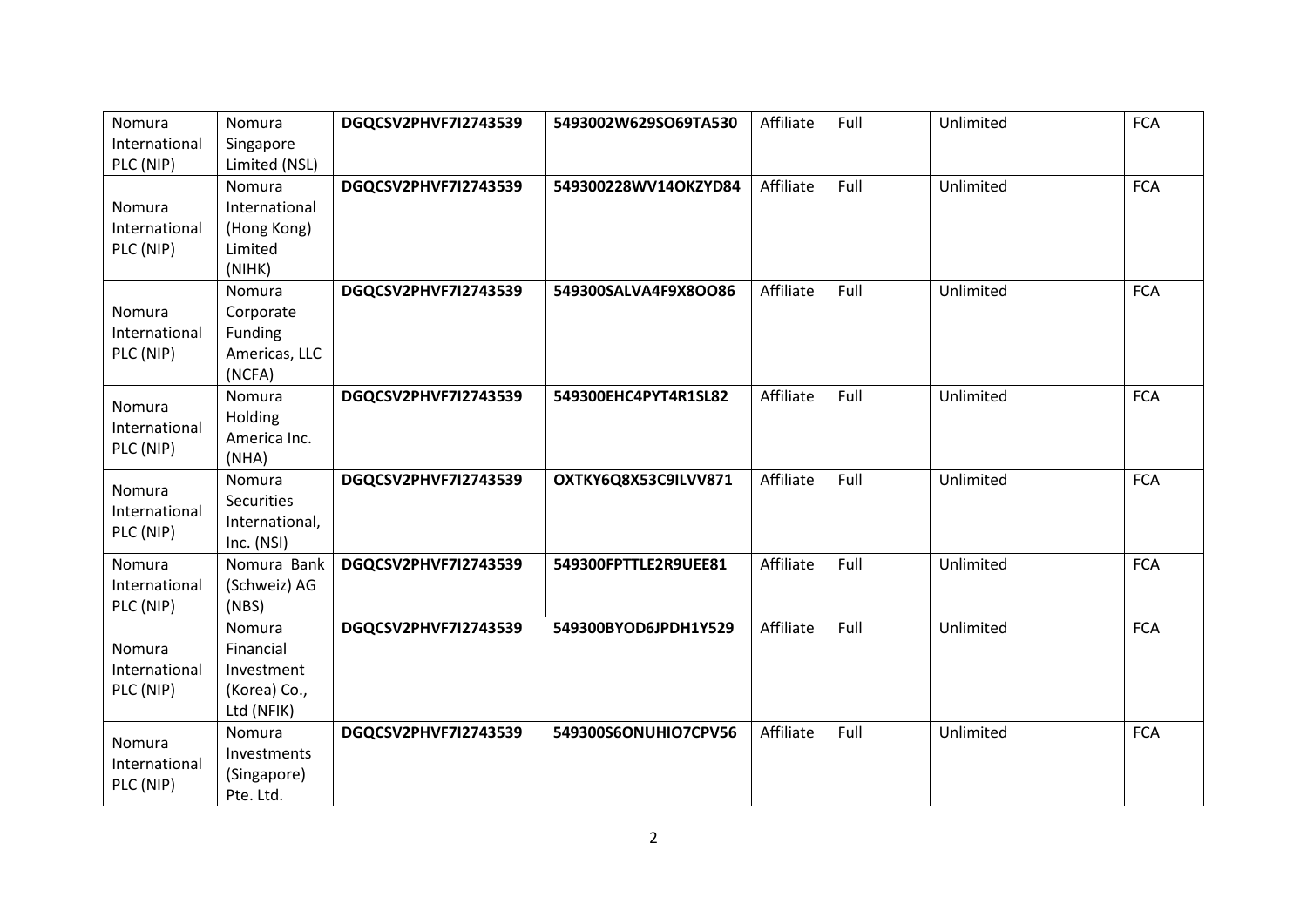|               | (NISP)            |                      |                      |           |      |           |            |
|---------------|-------------------|----------------------|----------------------|-----------|------|-----------|------------|
|               | Nomura            | DGQCSV2PHVF7I2743539 | 5493002GOUSAKI4HLJ49 | Affiliate | Full | Unlimited | <b>FCA</b> |
| Nomura        | Special           |                      |                      |           |      |           |            |
| International | Investments       |                      |                      |           |      |           |            |
| PLC (NIP)     | Singapore         |                      |                      |           |      |           |            |
|               | Pte. Ltd.         |                      |                      |           |      |           |            |
|               | (NSIS)            |                      |                      |           |      |           |            |
| Nomura        | Nomura            | DGQCSV2PHVF7I2743539 | 5493006YXUX4IZ8XXW98 | Affiliate | Full | Unlimited | <b>FCA</b> |
| International | International     |                      |                      |           |      |           |            |
| PLC (NIP)     | Funding Pte.      |                      |                      |           |      |           |            |
|               | Ltd. (NIF)        |                      |                      |           |      |           |            |
| Nomura        | Nomura            | DGQCSV2PHVF7I2743539 | 549300SJ51PIBGFT8N64 | Affiliate | Full | Unlimited | <b>FCA</b> |
| International | Mauritius         |                      |                      |           |      |           |            |
| PLC (NIP)     | Limited           |                      |                      |           |      |           |            |
|               | (NML)<br>Nomura   | DGQCSV2PHVF7I2743539 | 549300VTR6EGLGTZLN45 | Affiliate | Full | Unlimited | <b>FCA</b> |
| Nomura        | <b>Securities</b> |                      |                      |           |      |           |            |
| International | (Bermuda)         |                      |                      |           |      |           |            |
| PLC (NIP)     | Ltd. (NSB)        |                      |                      |           |      |           |            |
|               | Nomura            | DGQCSV2PHVF7I2743539 | 549300GEVCWJG3QFG688 | Affiliate | Full | Unlimited | <b>FCA</b> |
| Nomura        | Structured        |                      |                      |           |      |           |            |
| International | Holdings plc      |                      |                      |           |      |           |            |
| PLC (NIP)     | (NSH)             |                      |                      |           |      |           |            |
|               | Nomura            | DGQCSV2PHVF7I2743539 | 549300AUKCCP620VUG64 | Affiliate | Full | Unlimited | <b>FCA</b> |
| Nomura        | Reinsurance 1     |                      |                      |           |      |           |            |
| International | IC Limited        |                      |                      |           |      |           |            |
| PLC (NIP)     | (NR1IC)           |                      |                      |           |      |           |            |
| Nomura        | Nomura            | DGQCSV2PHVF7I2743539 | 549300VVPD22CY0JLD22 | Affiliate | Full | Unlimited | <b>FCA</b> |
| International | Reinsurance 5     |                      |                      |           |      |           |            |
| PLC (NIP)     | IC Limited        |                      |                      |           |      |           |            |
|               | (NRSIC)           |                      |                      |           |      |           |            |
| Nomura        | Nomura Asia       | DGQCSV2PHVF7I2743539 | 549300P1QVXV29YV3Y67 | Affiliate | Full | Unlimited | <b>FCA</b> |
| International | Pacific           |                      |                      |           |      |           |            |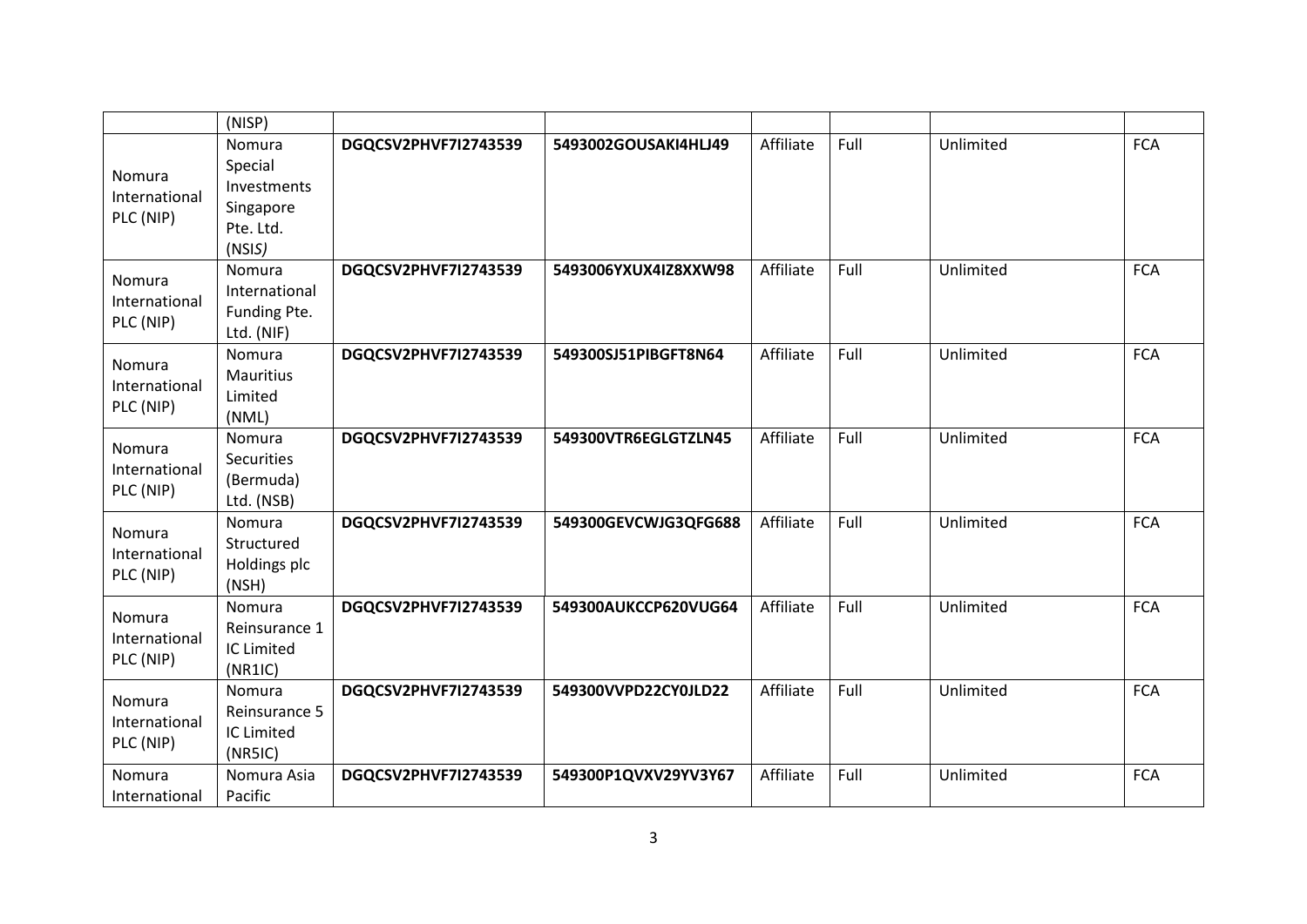| PLC (NIP)     | Holdings Co.,   |                                                                                                                                                  |                      |           |      |           |            |
|---------------|-----------------|--------------------------------------------------------------------------------------------------------------------------------------------------|----------------------|-----------|------|-----------|------------|
|               | Ltd (NAPH)      |                                                                                                                                                  |                      |           |      |           |            |
| Nomura        |                 | Y8ZGWA7QQA3MFJX01S43                                                                                                                             | XPSKD1VTEQPKCHBEKQ95 | Affiliate | Full | Unlimited | <b>FCA</b> |
| Capital       | Nomura          |                                                                                                                                                  |                      |           |      |           |            |
| Markets       | Securities Co., |                                                                                                                                                  |                      |           |      |           |            |
| Limited       | Ltd. (NSC)      |                                                                                                                                                  |                      |           |      |           |            |
| (NCM)         |                 |                                                                                                                                                  |                      |           |      |           |            |
| Nomura        | Nomura          | Y8ZGWA7QQA3MFJX01S43                                                                                                                             | 549300M710DSN29NN391 | Affiliate | Full | Unlimited | <b>FCA</b> |
| Capital       | Financial       |                                                                                                                                                  |                      |           |      |           |            |
| Markets       | Products &      |                                                                                                                                                  |                      |           |      |           |            |
| Limited       | Services, Inc.  |                                                                                                                                                  |                      |           |      |           |            |
| (NCM)         | (NFPS)          |                                                                                                                                                  |                      |           |      |           |            |
| Nomura        | Nomura          | Y8ZGWA7QQA3MFJX01S43                                                                                                                             | 0Z3VO5H2G7GRS05BHJ91 | Affiliate | Full | Unlimited | <b>FCA</b> |
| Capital       | Global          |                                                                                                                                                  |                      |           |      |           |            |
| Markets       | Financial       |                                                                                                                                                  |                      |           |      |           |            |
| Limited       | Products Inc.   |                                                                                                                                                  |                      |           |      |           |            |
| (NCM)         | (NGFP)          |                                                                                                                                                  |                      |           |      |           |            |
| Nomura        | Nomura          | Y8ZGWA7QQA3MFJX01S43                                                                                                                             | 549300BYOD6JPDH1Y529 | Affiliate | Full | Unlimited | <b>FCA</b> |
| Capital       | Financial       |                                                                                                                                                  |                      |           |      |           |            |
| Markets       | Investment      |                                                                                                                                                  |                      |           |      |           |            |
| Limited       | (Korea) Co.,    |                                                                                                                                                  |                      |           |      |           |            |
| (NCM)         | Ltd (NFIK)      |                                                                                                                                                  |                      |           |      |           |            |
|               | Nomura          | WGII3666BEDR02O24131                                                                                                                             | 0Z3VO5H2G7GRS05BHJ91 | Affiliate | Full | Unlimited | <b>FCA</b> |
| Nomura Bank   | Global          |                                                                                                                                                  |                      |           |      |           |            |
| International | Financial       |                                                                                                                                                  |                      |           |      |           |            |
| PLC. (NBI)    | Products Inc.   |                                                                                                                                                  |                      |           |      |           |            |
|               | (NGFP)          |                                                                                                                                                  |                      |           |      |           |            |
|               |                 | Nomura entities requiring an exemption from the Financial Conduct Authority (FCA) only and Netherlands Authority for the Financial Markets (AFM) |                      |           |      |           |            |
| Nomura        | Nomura Asia     | DGQCSV2PHVF7I2743539                                                                                                                             | 549300LMX7V4ICEWQ259 | Affiliate | Full | Unlimited | <b>FCA</b> |
| International | Holding N.V.    |                                                                                                                                                  |                      |           |      |           |            |
| PLC (NIP)     | (NAH)           |                                                                                                                                                  |                      |           |      |           |            |
| Nomura Asia   | Nomura          | 549300LMX7V4ICEWQ259                                                                                                                             | DGQCSV2PHVF7I2743539 | Affiliate | Full | Unlimited | <b>AFM</b> |
| Holding N.V.  | International   |                                                                                                                                                  |                      |           |      |           |            |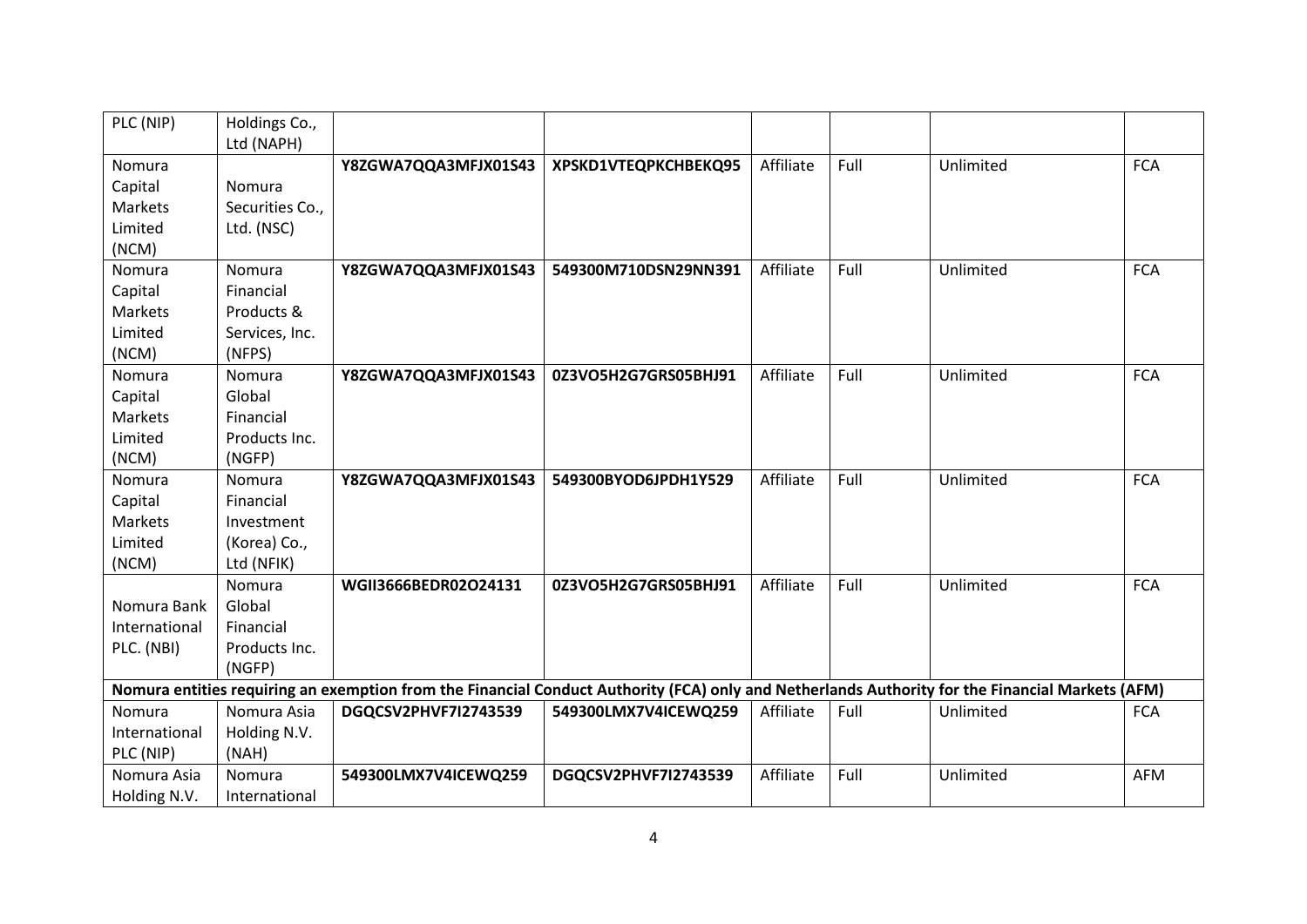| (NAH)                                     | PLC (NIP)                                                     |                                                                                                                                              |                      |           |      |           |             |
|-------------------------------------------|---------------------------------------------------------------|----------------------------------------------------------------------------------------------------------------------------------------------|----------------------|-----------|------|-----------|-------------|
| Nomura<br>International<br>PLC (NIP)      | Nomura<br>Europe<br>Finance N.V.<br>(NEF)                     | DGQCSV2PHVF7I2743539                                                                                                                         | 549300YTPQODU6656F43 | Affiliate | Full | Unlimited | <b>FCA</b>  |
| Nomura<br>Europe<br>Finance N.V.<br>(NEF) | Nomura<br>International<br>PLC (NIP)                          | 549300YTPQODU6656F43                                                                                                                         | DGQCSV2PHVF7I2743539 | Affiliate | Full | Unlimited | <b>AFM</b>  |
|                                           |                                                               | Nomura entities requiring exemptions from Netherlands Authority for the Financial Markets (AFM) only                                         |                      |           |      |           |             |
| Nomura<br>Europe<br>Finance N.V.<br>(NEF) | Nomura<br>Global<br>Financial<br>Products Inc.<br>(NGFP)      | 549300YTPQODU6656F43                                                                                                                         | 0Z3VO5H2G7GRS05BHJ91 | Affiliate | Full | Unlimited | <b>AFM</b>  |
| Nomura<br>Europe<br>Finance N.V.<br>(NEF) | Nomura<br>Securities Co.,<br>Ltd. (NSC)                       | 549300YTPQODU6656F43                                                                                                                         | XPSKD1VTEQPKCHBEKQ95 | Affiliate | Full | Unlimited | <b>AFM</b>  |
| Nomura<br>Europe<br>Finance N.V.<br>(NEF) | Nomura<br>Financial<br>Products &<br>Services, Inc.<br>(NFPS) | 549300YTPQODU6656F43                                                                                                                         | 549300M710DSN29NN391 | Affiliate | Full | Unlimited | <b>AFM</b>  |
| Nomura Asia<br>Holding N.V.<br>(NAH)      | Nomura<br>Securities Co.,<br>Ltd. (NSC)                       | 549300LMX7V4ICEWQ259                                                                                                                         | XPSKD1VTEQPKCHBEKQ95 | Affiliate | Full | Unlimited | <b>AFM</b>  |
|                                           |                                                               | Nomura entities requiring an exemption from the Financial Conduct Authority (FCA) and Commission de Surveillance du Secteur Financier (CSFF) |                      |           |      |           |             |
| Nomura<br>International<br>PLC (NIP)      | Nomura Bank<br>(Luxembourg)<br><b>S.A. (NBL)</b>              | DGQCSV2PHVF7I2743539                                                                                                                         | 6Y69KXPE1SI1ZTYB3823 | Affiliate | Full | Unlimited | <b>FCA</b>  |
| Nomura Bank<br>(Luxembourg)               | Nomura<br>International                                       | 6Y69KXPE1SI1ZTYB3823                                                                                                                         | DGQCSV2PHVF7I2743539 | Affiliate | Full | Unlimited | <b>CSFF</b> |